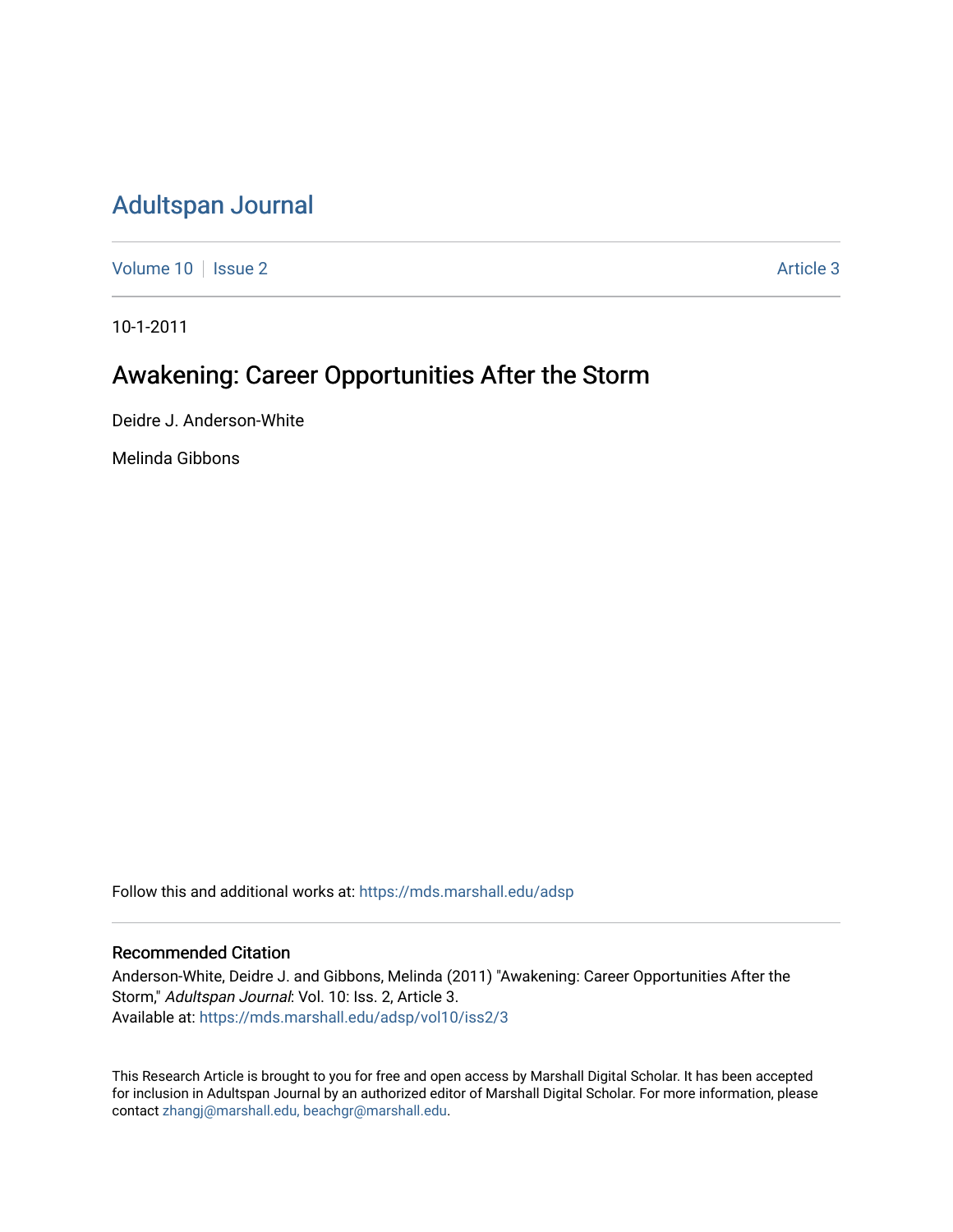# **Awakening: Career Opportunities After the Storm**

## **Deirdre J. Anderson-White and Melinda Gibbons**

*Immediately following natural disasters, basic needs are provided; however, the long-term needs of individuals are neglected. The narrative approach (Brott, 2001; Cochran, 1997) to career counseling is offered as a method to assist survivors of natural disasters to tell their story and create new meaning related to their career paths.*

In 2008, the Centre for Research on Epidemiology of Disasters (2009) reported an increase in the number of economic losses and deaths attributed to natural disasters compared with the annual numbers from 2000 through 2007. Natural disasters occur all over the world with global implications, and the Centre for Research on Epidemiology of Disasters estimated that from 1980 to 2002, natural disasters took place in 73 nations. Many individuals are affected by the short-term and long-term devastation of natural disasters.

Humanitarian agencies, such as the American Red Cross (ARC; 2011), defined a natural disaster as "a calamitous event which suddenly and seriously inhibit the functioning of a community resulting in human, environmental, and economic losses which exceed the communities' resources" (Introduction section). Most of these natural disasters create devastating effects on the lives of individuals (del Moral & Walker, 2007). Kahn (2005) reported that the budgets of humanitarian and emergency response agencies have significantly increased in anticipation of meeting the sizeable needs created by future disasters. Natural disasters affect all aspects of a survivor's life. Because of the prevalence of natural disasters, man-made disasters, and catastrophic events, media outlets such as the television, radio, or the Internet frequently inform the public when a disaster occurs. As we wrote this article, several disasters occurred, including the earthquakes in Haiti and Chile, a massive oil spill in the Gulf of Mexico (ReliefWeb, 2010), and an earthquake and tsunami in Japan (U.S. Geological Survey, 2011). Regardless of whether the event is a natural disaster or a manmade disaster affecting nature, individuals, families, and entire communities have short-term and long-term changes as a result of these events (Cohan & Cole, 2002; Green, 1991; Kahn, 2005).

*Deirdre J. Anderson-White and Melinda Gibbons, Department of Educational Psychology and Counseling, University of Tennessee at Knoxville. Correspondence concerning this article should be addressed to Deirdre J. Anderson-White, PO Box 1361, Hinesville, GA 31310 (e-mail: deirdre101200@hotmail.com).* 

*© 2011 by the American Counseling Association. All rights reserved.*

. . . . . . . . . . . . . . . . . . . . **ADULTSPAN***Journal Fall 2011 Vol. 10 No. 2* **91**

Published by Marshall Digital Scholar, 2022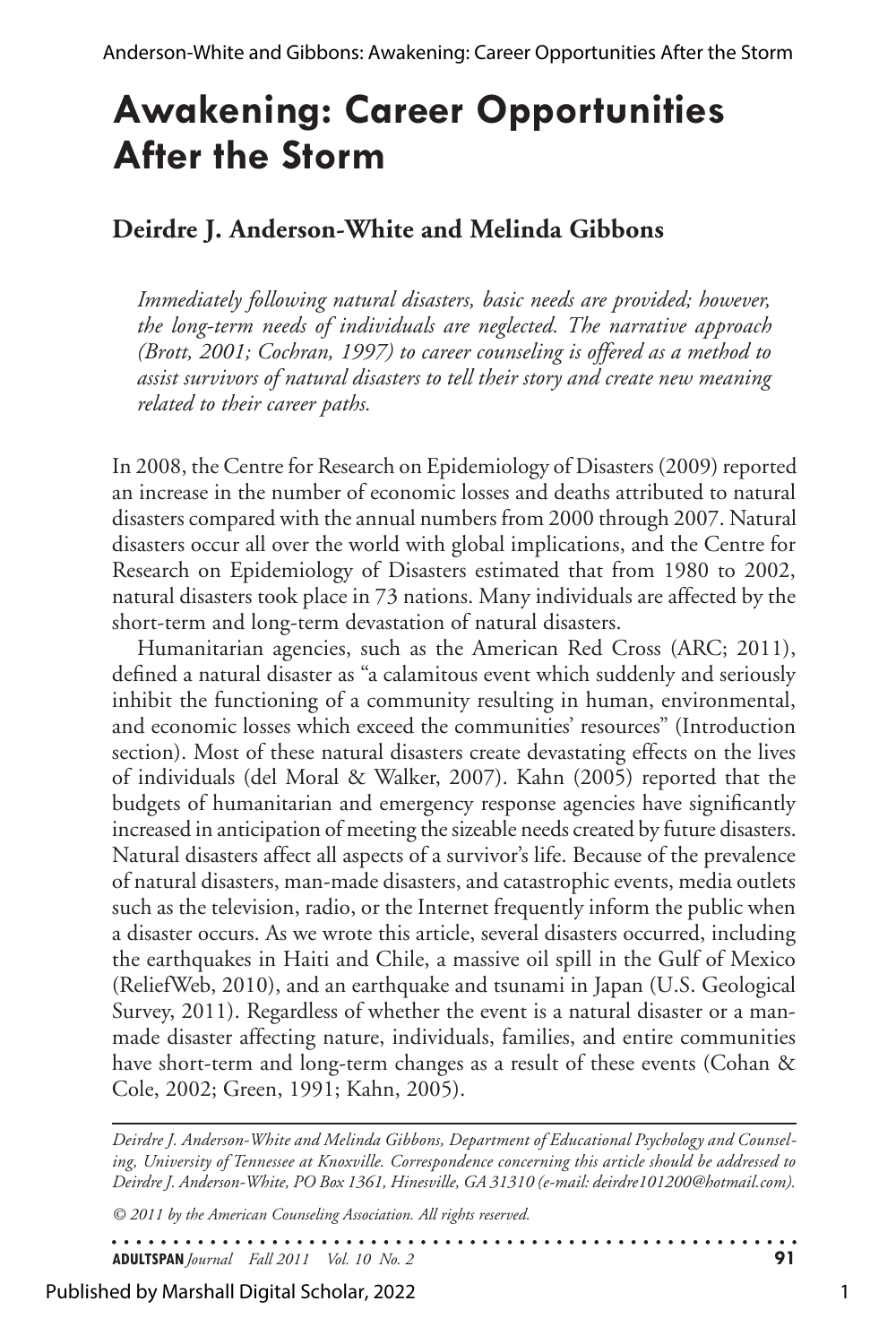Our purpose in this study is twofold: first, to explore the comprehensive and long-term impact of a natural disaster on vocationally displaced adults, and second, to explore the benefits of using the narrative career counseling approach (Brott, 2001; Cochran, 1997; Peavy, 1996) for future life planning for these survivors. The subsequent sections include information related to the population of adult survivors of natural disasters, followed by a review of short-term supports, vocational impact of natural disasters, theoretical approaches influencing the services provided to this population, and, finally, a case study that provides a model of using the narrative counseling approach with an adult natural disaster survivor.

### **Adult Disaster Survivors**

Most of the literature related to the impact and subsequent recovery from natural disasters examines the impact of the disaster on children (Madrid & Grant, 2008; Tuicomepee & Romano, 2008), whereas other researchers focus on the mental health needs of individuals immediately following natural disasters (Cohan & Cole, 2002; Haskett, Scott, Nears, & Grimmett, 2008; Jones, Immel, Moore, & Hadder, 2008; Jordan, 2002; Levy, 2008). Few, however, focus on providing life planning (Peavy, 1996) to adult survivors of natural disasters 3 months to 1 year following the event.

#### **Short- and Long-Term Supports**

When humanitarian agencies initially respond to a catastrophic event, immediate services are provided by first responders. First responders are people who live in the area (ARC, 2011), who balance their own needs and responsibilities while providing food, shelter, and clothing to other survivors (Haskett et al., 2008) and offering comfort to close family members (Terr, 1992). The primary focus of humanitarian agencies is the provision of basic needs for individuals by first responders (ARC, 2011; Haskett et al., 2008; Jones et al., 2008; Madrid & Grant, 2008). These first responders provide a vital service by addressing these immediate needs.

Researchers (Jones et al., 2008; Jordan, 2002; Madrid & Grant, 2008) examined crisis interventions provided to individuals following a natural disaster and noted the need to use psychological first aid with survivors (Haskett et al., 2008; Levy, 2008; Osofsky, 2008). According to Haskett et al. (2008), the model of psychological first aid includes the eight core actions of contact and engagement, comfort and safety, stabilization, information gathering, practical assistance, connection with social supports, information on coping, and linkage of collaborative supports. These tasks concentrate on the short-term psychological needs of disaster survivors by offering compassion, connection, and immediate support.

The immediate service delivery focuses on addressing basic human needs such as food, shelter, and clothing that are provided through crisis intervention and short-term approaches (Haskett et al., 2008; Levy, 2008). Both Haskett et al. (2008) and Levy (2008) reinforced the importance of reflective listening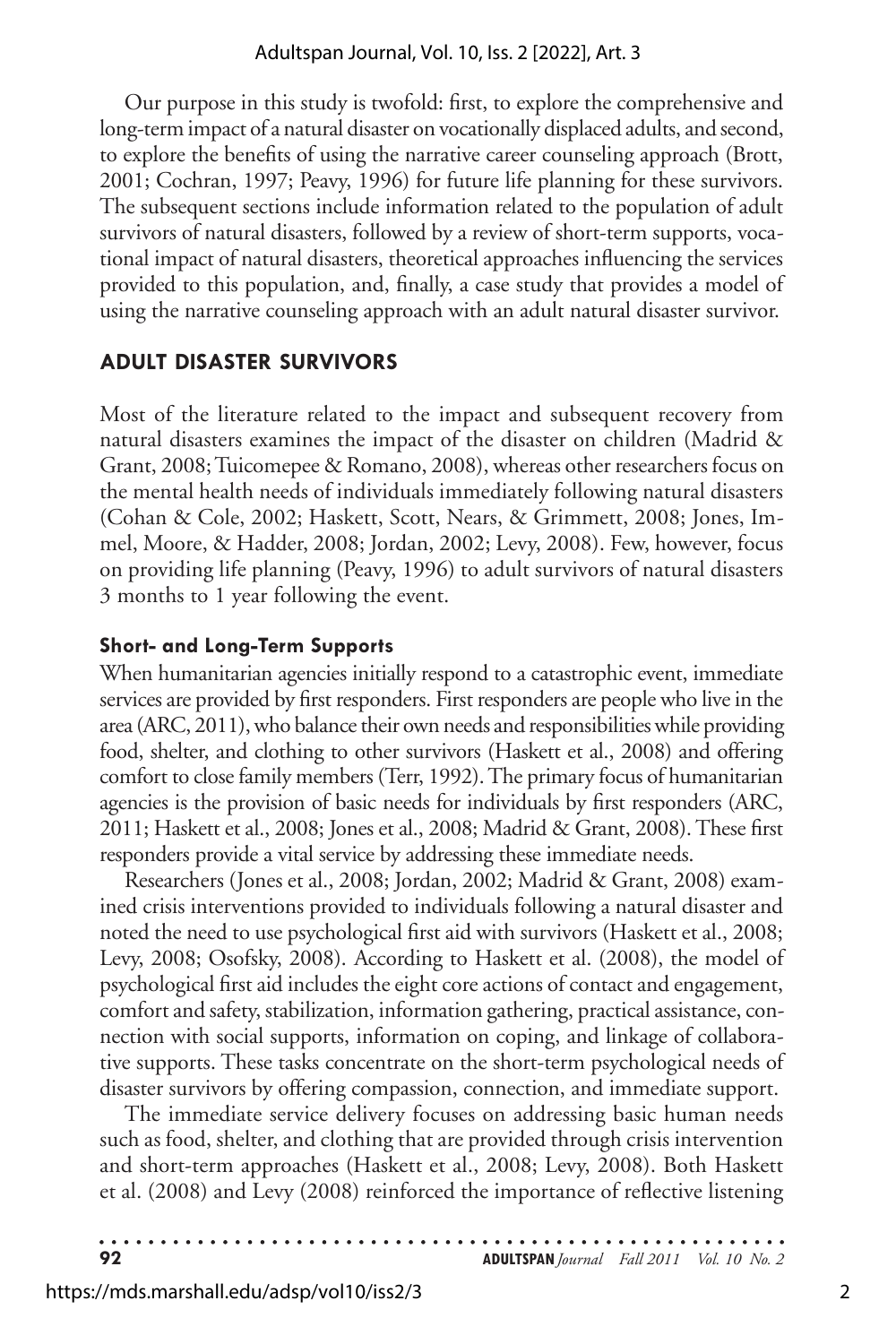when working with disaster survivors. Practitioners are encouraged to simply listen to the stories of disaster survivors as a way of providing therapeutic assistance (Levy, 2008). Active listening, in combination with providing basic safety needs, constitutes the primary portion of short-term service delivery. Many educational institutions and public health agencies are now addressing the anticipated needs created by these catastrophic events (ARC, 2011). The U.S. Department of Education (2007) has included longer term recovery information in its crisis planning guide for schools and communities. The ARC (2010) provided a section on their website focused on financial, educational, and vocational issues following a disaster, offering tips on whom to contact for assistance. Academic governing bodies and humanitarian agencies also responded to the call of the experts in the field of disaster management by modifying their current standards. For example, the Council for Accreditation of Counseling and Related Educational Programs (CACREP) has modified their 2009 standards by adding crisis intervention training to the curriculum of their accredited programs. Crisis response agencies and training programs recognize the need to move beyond immediate assistance for disaster survivors by planning and developing long-term supports. Long-term support goals are providing permanent housing, vocational options, and community rebuilding.

#### **Vocational Impact**

Whereas the end of human life represents the most significant loss related to natural disasters, the loss of property, investments, and livelihoods represents the second largest losses (del Moral & Walker, 2007). Several authors reviewed the recovery efforts following Hurricane Katrina and noted the fiscal impact of the loss and the destruction of homes in New Orleans and the Gulf Coast region (Haskett et al., 2008; Levy, 2008; Osofsky, 2008). These authors also reported the slow pace of disaster recovery, inadequate job availability, and unavailable housing; some survivors equated standing in line for assistance as their new job (Haskett et al., 2008). Clearly, losses evolve over time, and longer term assistance is needed.

*Displacement.* Disasters often increase the likelihood of displacement for survivors (Appleseed Foundation, 2006). Displacement is defined as the "process of leaving one's home when the home cannot be lived in any longer or is destroyed due to a disaster" (Houston et al., 2009, p. 1). As a result of natural disasters, individuals' normal life activities are interrupted (Houston, Reyes, Pfefferbaum, & Wyche, 2010). This swift disruption can create change in individuals' homes, jobs, schools, and communities (Dass-Brailsford, 2010) and subsequent uncertainty.

Although the initial impact of this disruption focuses on the immediate securing of basic needs, such as food, shelter, and clothing, the long-term effects can include stressful vocational decisions. According to the *Domestic Disaster Displacement Manual* (Houston et al., 2009), the needs of displaced workers vary greatly and should be considered on an individualized basis. Therefore, some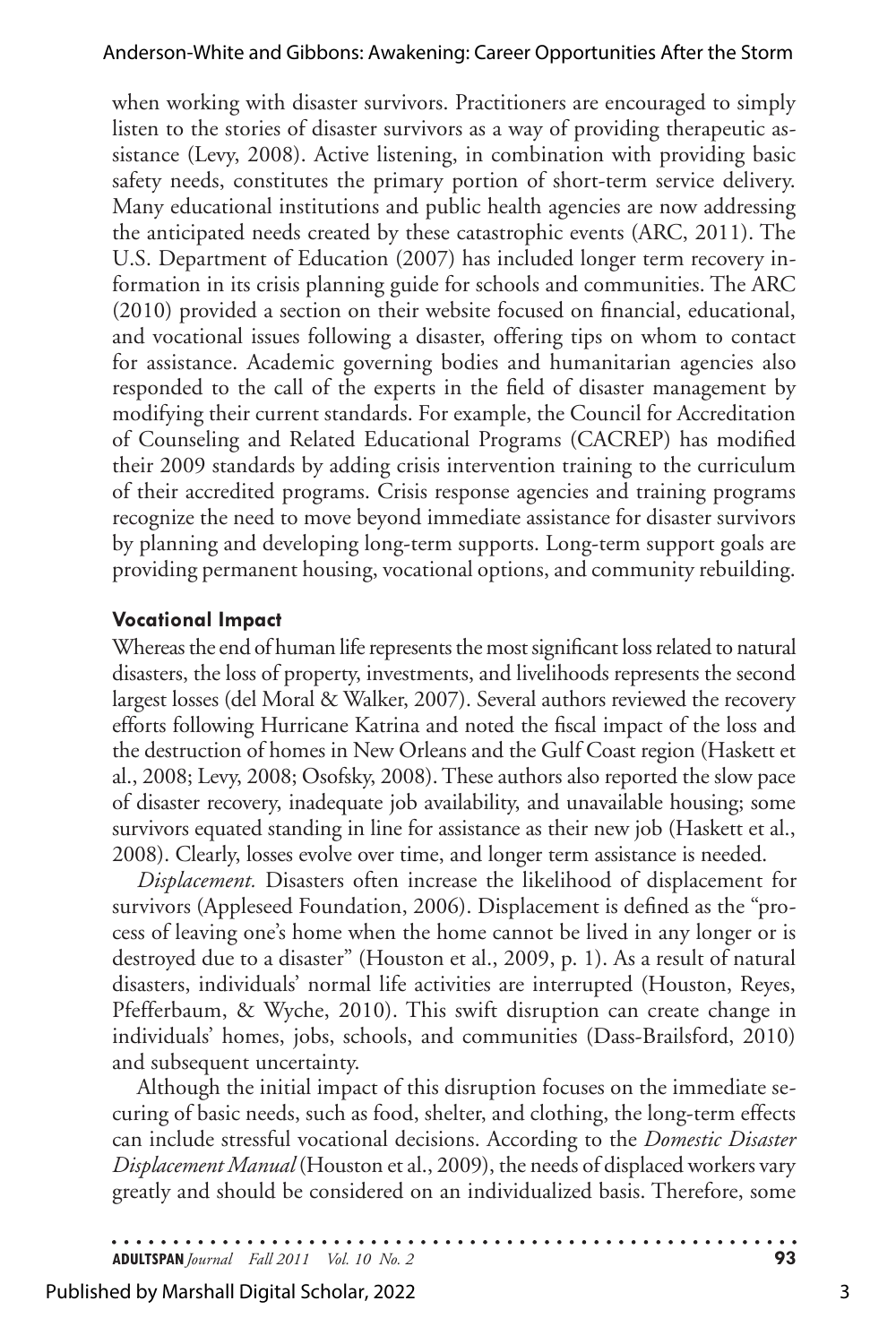#### Adultspan Journal, Vol. 10, Iss. 2 [2022], Art. 3

displaced workers may consider relocating for employment-seeking vocational opportunities (Clayton & Spletzer, 2006) that match their skill set or acquire additional education and training to secure gainful employment.

*Job loss.* The actual statistics related to lost jobs after Hurricane Katrina were staggering. Government agencies and researchers (Clayton & Spletzer, 2006; U.S. Department of Labor, 2006, 2007) examined the vocational impact of Hurricane Katrina on employment rates, unemployment rates, and wages. The U.S. Department of Labor (2007) reported alarming numbers, including 127,900 jobs lost a year after the storm, with the majority of these jobs lost from the industries of education, health services, hospitality and tourism, trade, transportation, and utilities. However, the largest job loss occurred in the hospitality and tourism industry. These catastrophic events created damages that prevented the hospitality industry from operating its hotels and resorts. Additionally, these events were too devastating to allow some industries to maintain their workforce following the natural disaster.

Clayton and Spletzer (2006) found that wages of displaced workers decreased following Hurricane Katrina. A current population survey report estimated that 1.5 million people from Alabama, Mississippi, and Louisiana left their homes as a result of Hurricane Katrina (Groen & Polivka, 2008). Most reported a loss in wages compared with their pre-Katrina income, and this loss of revenue can have an enormous impact on a person's ability to secure food, shelter, and clothing at this critical point following a natural disaster (Clayton & Spletzer, 2006). Before and after natural disasters, the individuals with fewer resources are more likely to have negative outcomes, such as significant property damage, job loss, and pay reduction.

A survey of disaster service case managers (Bell, Madden, Borah, Lein, & Beausoleil, 2010) found that housing, employment, and transportation were the most significant challenges faced by disaster survivors. They noted that housing was either unaffordable or in remote areas away from jobs, that many survivors previously relied on public transportation and had no way of getting to work after the disaster, and that workers lacked experience in the types of jobs available postdisaster. Overall, employment issues are high on the list of long-term challenges for disaster survivors.

*Low-income families.* Some researchers (Annan, 1999; Kahn, 2005; Thompson, 2010) suggested there is a link between poverty and the impact of natural disasters because areas with greater economic resources generally suffer less from disasters. For example, compare the 2010 Haitian 7.0 earthquake that resulted in 230,000 fatalities with the 1989 San Francisco Bay area earthquake that registered 6.9 on the Richter scale, which resulted in 63 fatalities. Essentially, a poor country and a wealthy country sustained similar natural disasters with vastly different outcomes (Thompson, 2010). Thompson (2010) noted that the difference in building codes and population density led to these different results. Differences in building integrity often directly correlate with the socioeconomic status of local residents.

Many factors influence the overall impact a natural disaster has on a community. Lack of jobs affects individuals' socioeconomic status and directly affects their ability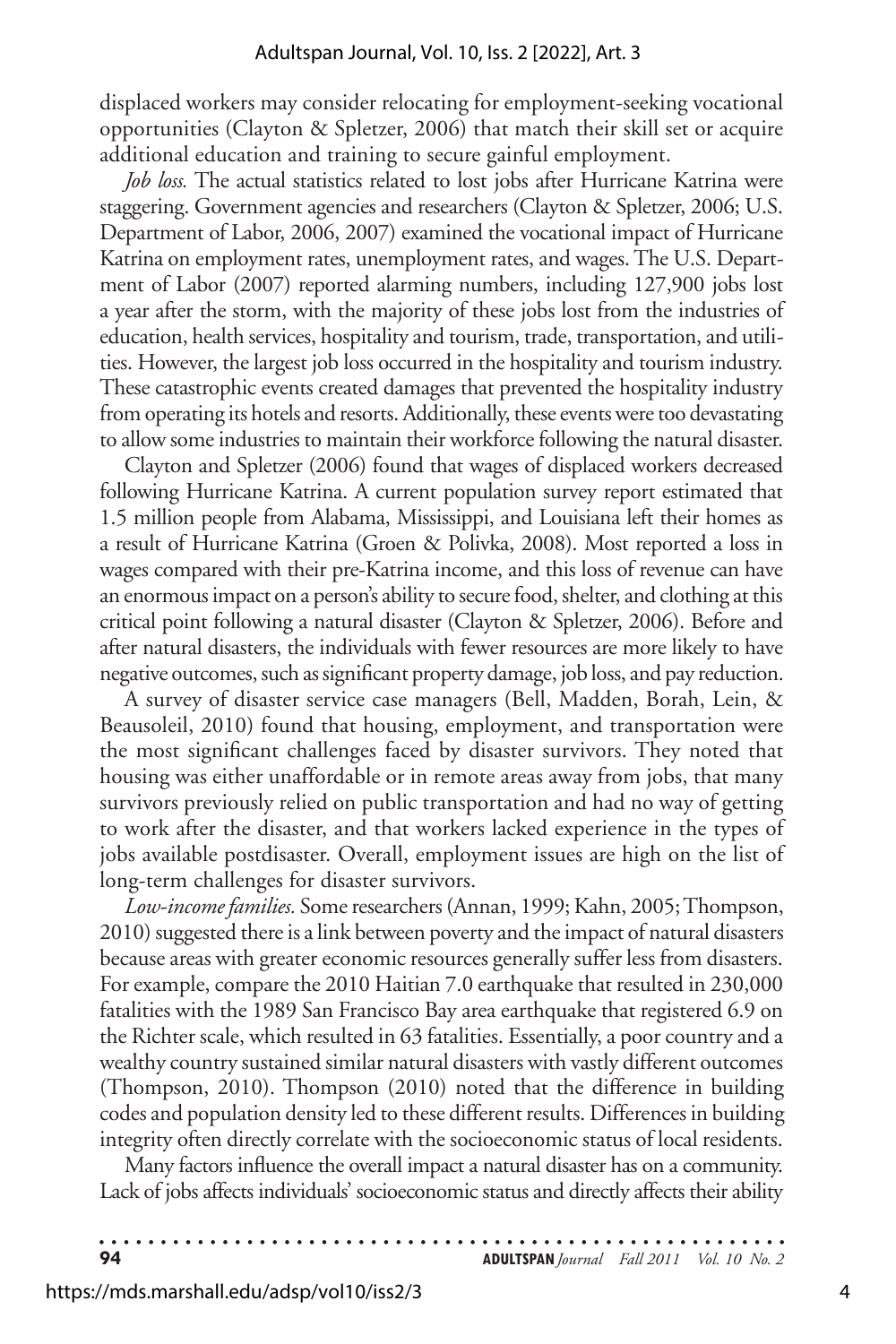to provide their own basic needs. Kahn (2005) postulated that primarily the three factors of financial resources, geographical location, and a nation's resources affect the devastation resulting from a natural disaster. Additionally, Kahn identified the lack of resources and poverty as a barrier that can restrict and limit people from evacuation efforts from dangerous or risky areas; therefore, people with fewer resources have increased risk in a natural disaster. The former United Nations Secretary General Annan (1999) shed light on a possible correlation between poverty and exposure to risk in natural disasters, suggesting that the scarcity of resources strongly influences choices to live in dangerous areas such as flood zones, earthquake fault lines, or heavily inhabited areas. If a disaster occurs, these lower income residents are most negatively affected.

Kahn (2005) remarked on the impact of natural disasters on poverty stricken areas, noting more devastation because of the lack of preexisting resources. For example, the U.S. Department of Labor (2006) reported that a year before Hurricane Katrina, an estimated 110,080 jobs had already been lost in Louisiana. Essentially, 1 year before the storm the area had already been affected by significant job loss. A review of post–Hurricane Katrina employment (Zottarelli, 2008) revealed that residents from higher income families were more likely to find employment that was financially similar to their predisaster jobs than were people from low-income households. Prior economic conditions greatly affect the outcomes after a natural or man-made disaster.

Because of job loss, property loss, or even death, people experience devastation following a disaster (del Moral & Walker, 2007). Natural disasters disrupt the quality of life for individuals and their ability to live their lives to the fullest. According to Green (1991), a common theme disclosed in interviews with natural disaster survivors related to increased stress levels. The typical responses to natural disasters are communication problems and deep distress. Attewell (1999) reviewed statistics related to displaced workers and found that people without a college education have higher rates of displacement. Most displaced workers find new jobs within 3 months, but workers with less education are unemployed for longer periods. Also, displaced workers have lower self-esteem and a loss of their professional identities (Attewell, 1999). The disruptive nature of natural disasters influences the lives of survivors with the presence of stress, job loss, and property damage that subsequently involved the survivors' self-identity and self-esteem. Counselors can assist with long-term career and personal issues through the application of the narrative approach to career counseling.

#### **Career Counseling for Long-Term Issues**

The narrative approach to career counseling provides a way to address the longterm needs of disaster survivors. Its multicultural and holistic perspective focuses on the use of storying to help clients with career-related issues identify how they can make meaning of their world (Brott, 2001). The narrative approach recognizes that individuals have their own construct or view of what is real for

**ADULTSPAN***Journal Fall 2011 Vol. 10 No. 2* **95**

#### Published by Marshall Digital Scholar, 2022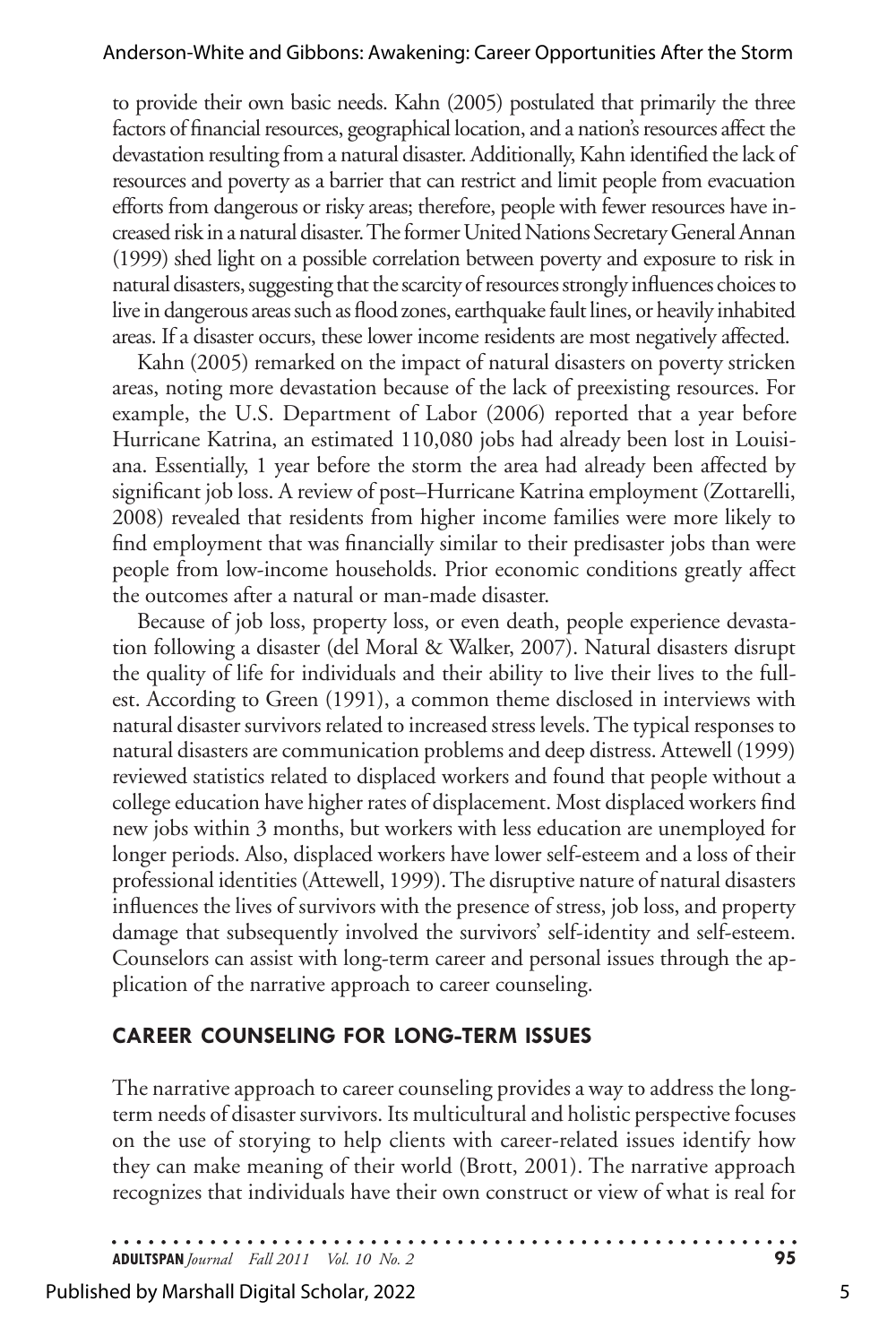them (Brott, 2001; Peavy, 1996). This perspective can be particularly salient for victims of a disaster, each of whom has a unique story to tell.

In narrative career counseling, counselors help clients focus on their personal narrative and how they make sense of their reality (Campbell & Unger, 2004). Client perspectives are typically based on their upbringing and on their interactions with others. Their viewpoint constantly changes as they interact with their environment, so it reflects their view of life at the current moment (Cochran, 1997). For example, disaster survivors would be encouraged to include their new reality, postdisaster, in their stories because the counselor would assume that life themes have been altered as a result of the experience.

Narrative and constructivist perspectives alter the scope of career counseling from an exclusive focus on career-related issues to a more holistic perspective, recognizing that all aspects of life are related to vocational challenges (Savickas, 2002; Swanson, 2002). This philosophical paradigm shift within career counseling addresses the relevancy of an individual's whole story, including but not solely focused on career-related issues. Again, disaster survivors could describe the career issues that resulted from the disaster but also include other life-affecting issues.

Brott (2001) proposed a three-step process for applying the narrative approach to career counseling. In coconstruction, counselors assist their clients in telling their stories. Often, a qualitative assessment such as a lifeline, career genogram, or life-space map (see Brott, 2004) is used to assist clients with this process. The goal of this first step is to gather information about the client and listen for themes that reflect personal meanings about life (Brott, 2001). It is important to note that success in this step is based on creating a trusting, accepting atmosphere that feels collaborative and safe for the client (Bujold, 2004). After potential themes have been identified, deconstruction begins. In deconstruction, counselors gently challenge clients to recognize the socially constructed nature of their meaning making (Campbell & Unger, 2004) and encourage consideration of alternative perspectives (Brott, 2001). When the client has recognized alternative meanings, the final stage of construction begins. In this stage, clients consider new possibilities and create future life chapters. They choose new ways of being and act on these new decisions (Brott, 2001). A hypothetical case example is provided to illustrate these concepts.

## **Case Example**

Richard is a single 24-year-old Caucasian man, who lives in Jacksonville, Florida, with his mother and two siblings, Linda, age 16 years and Mark, age 14 years. Richard was employed as a maintenance worker at a five-star hotel. On a night in August, a large hurricane made landfall on the Florida coast leaving Jacksonville with significant damages. On the night the storm made landfall, Richard worked a double shift at the hotel because workers did not show up, and he needed the money.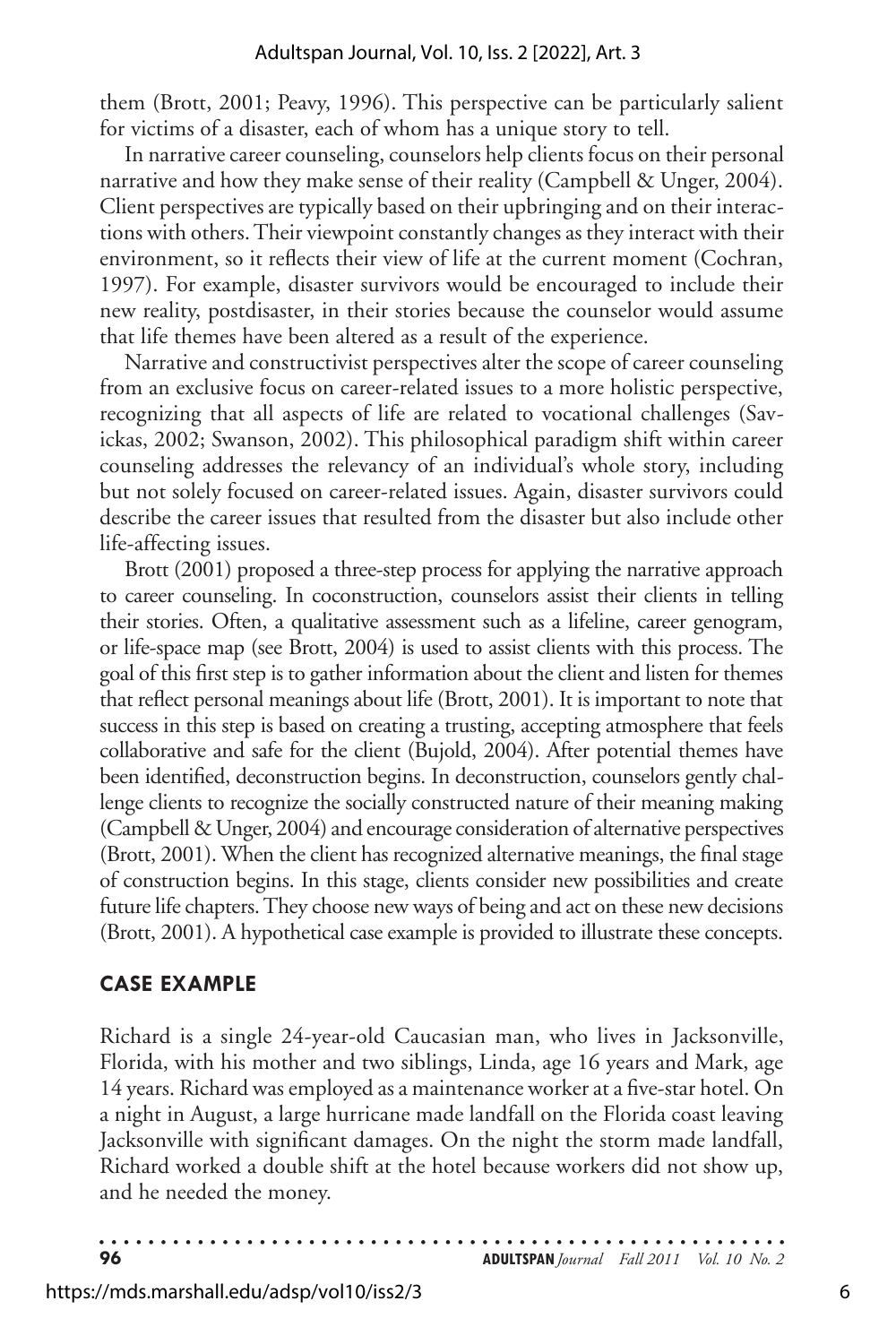The next day, Richard returned home and found his trailer park unrecognizable because the neighborhood sustained significant damage. Richard was unsuccessful in texting his family because there was no cell phone service or any other means of communication. So, on the first night after the storm, emotionally distraught, he slept in his car. Two days later, Richard finally found his family at a local shelter.

Since 1998, Richard's mother, Rose, has been a certified nursing assistant at a local nursing home. Ten months after the storm, Rose is now working 16-hour days at the nursing home, while the family continues to live in an emergency shelter. Because of damages from the storm, the hotel closed and Richard was released without any notice. He has tried to get a construction job to help with the rebuilding effort, but there are limited numbers of construction crews, and Richard lacks any verifiable construction experience. Although he has worked since the age of 16, all of his employment experience is in the retail and fast food industries.

Initially, Richard wanted to talk to a counselor about the losses he sustained from the storm. The counselor first inquired about immediate needs of safety and security, and Richard suggested that he felt secure for the moment but was very discouraged because he had been unable to find a steady job. Richard noted that he received mental health counseling immediately after the hurricane and that he no longer had difficulty sleeping or felt agitated. He stated that he was frustrated at being unable to provide for his family and disliked relying solely on his mother for financial assistance. The counselor suggested that the two of them work collaboratively to explore his beliefs and values regarding work and life through a concept called *narrative counseling*.

As part of the first stage in narrative counseling, the counselor and Richard completed a lifeline. Richard was provided with a sheet of paper on which he drew a line down the center of the page. He placed his date of birth on the left top corner and the current date on the top right corner. Richard was encouraged to mark down important life events, such as schooling, jobs, and starting a family. The counselor inquired about the high points, low points, and important people in his life during each stage. Richard was asked to provide an adjective that described the chapter and to title that period of time. Richard's lifeline consisted of four main chapters.

Richard called the first chapter "Mixed Emotions." Richard described his early childhood as stable with a military father and stay-at-home mom. Every day after school, Richard rushed home to a hot meal with baked desserts and most evenings concluded with Richard and his dad playing catch. Richard expressed feelings of guilt because his siblings never had the opportunity to develop a relationship with their father because his dad later abandoned the family. Richard stated that many days after school, he found his mother crying, and he hated seeing his mother hurt and vowed never to cause her any distress. He indicated that during this time, the family lifestyle underwent a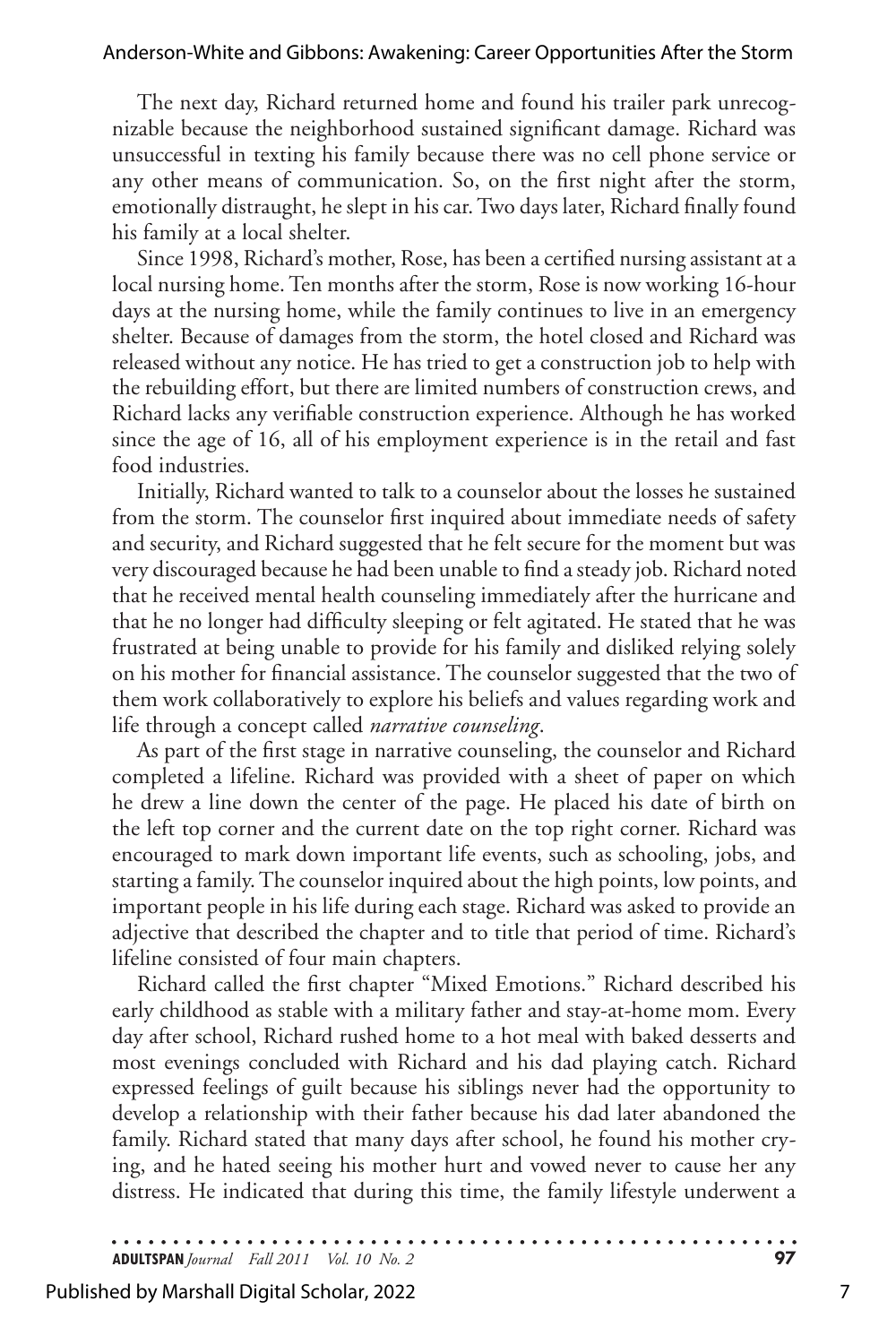negative change, forcing his mother to return to work; he became the caregiver for his siblings. Richard stated that he was very angry during this period in his life, and that he failed his sophomore year of high school. To explicitly explore Richard's beliefs when titling chapters, the counselor rephrased and pointed out Richard's disclosed emotions.

The next chapter of Richard's life addressed ages 16 to 19 years, which he identified with the title "Cheated." Richard expressed resentment because his family restrictions caused him to have limited vocational opportunities with no skills because he had to work to help the family financially and, therfore, he accepted any available job opportunity. He expressed anger as he recalled memories such as going to bed hungry, having no air conditioning in the house, and earning poor grades.

The next chapter of Richard's life was titled "Worker Bee." Richard stated that this time period marked his independence because he began his first real job with the hotel. He was making a living working a 40+ hour workweek and making significant contributions to the household. Richard was definitely the man of the house, and he was satisfied with that role until the hurricane changed his life. The current chapter for Richard was titled "Awakening." Richard stated that the storm had forced him to see his lack of preparation for life; he discussed his feelings about his inability to protect his family from the storm, his inability to locate his family after the storm, and his inability to provide for his family since the storm. Richard talked about his little brother who idolizes him and indicated that he does not want to disappoint him as their father did. Richard stated that his current situation was similar to his father's role and he despised the similarities. Richard felt the family may be better off without him. Right now, he felt that he was just another mouth to feed and that he was as dependent on his mother as his siblings were.

After Richard finished his narrative, the counselor asked him to consider the similarities in his stories. This began the second stage of narrative counseling, deconstruction. Identified themes included sacrificing his life for the good of the family and feelings of regret. He stated that he was a victim of circumstance who had to help his family and that he would not abandon them. Richard noted that he had never made the connections between the patterns in his life and the impact of his father's absence on both him and his family. Another pattern Richard noticed was his career uncertainty; as a result of the uncertainty, he was a 24-year-old with no clear vocational foundation. His overall life meaning was one of no choices—always sacrifice.

The counselor challenged Richard to consider other ways of viewing the important events in his life. He became a bit confused, so the counselor asked how he might change the focus from others to him and his own needs. Richard indicated he had never felt empowered to consider his needs and that he always "did what was right for the family because family comes first." When challenged further, Richard admitted that he could consider both his own and his family's needs together rather than ignoring his desires.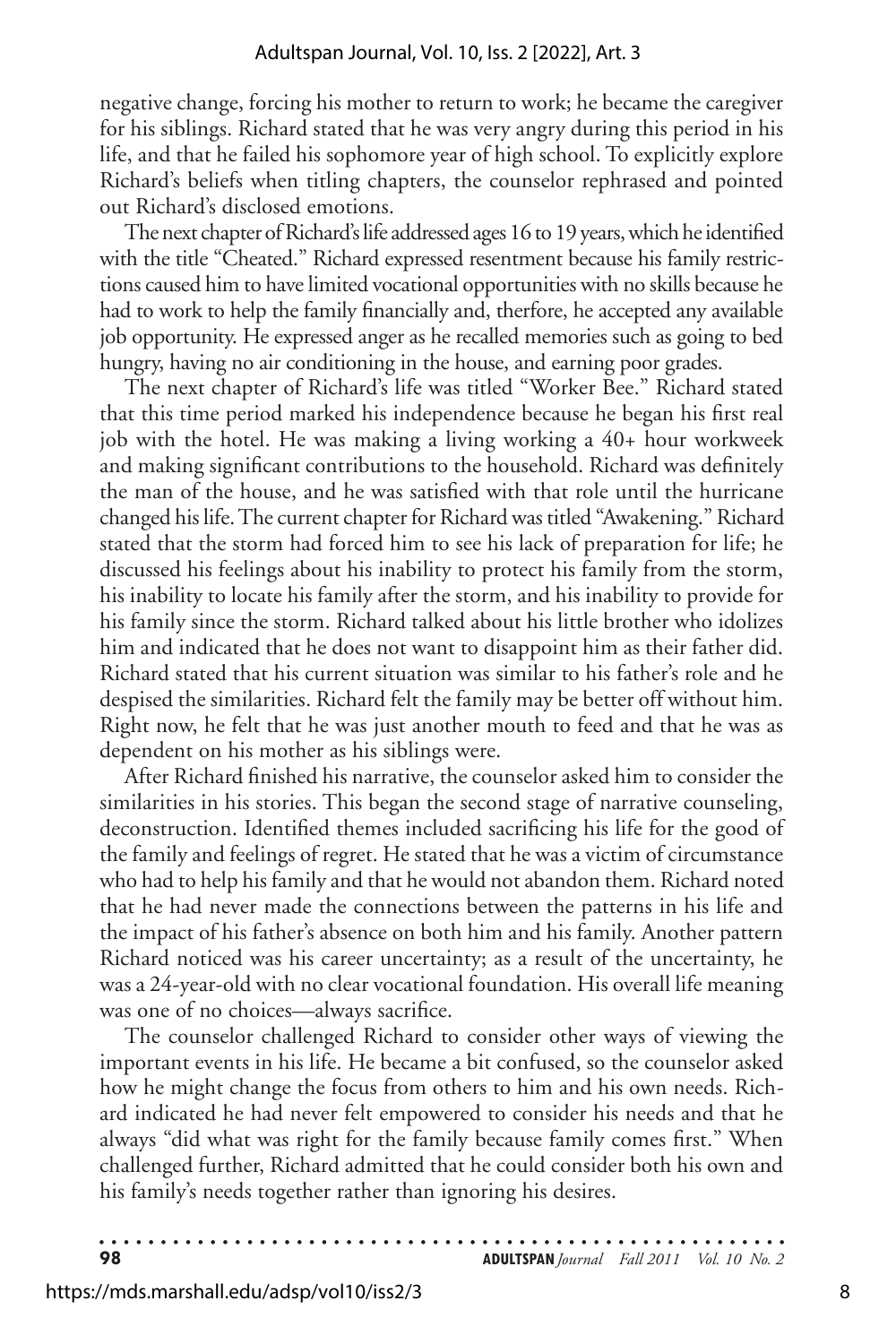As the deconstruction phase continued, Richard was asked to define his own values and beliefs. The counselor inquired about his motivation in work, family, and leisure. Richard stated that he was willing to do anything to provide for his family. He mentioned being regretful about not going to college but believed that this was an impossible dream because of his family commitments and his age. By reflecting content and meaning and challenging Richard, the counselor helped him recognize that he could attend to both family and personal needs simultaneously. For example, they discussed the possibility that he could attend a community college part time. Also, they processed how he could share his feelings with his mother and siblings so that everyone could feel included in the decision-making process.

In the construction phase, Richard was provided with another blank sheet of paper in which he repeated the initial lifeline exercise. However, this time he placed the current date in the left-hand corner; in the right-hand corner, he placed a future date that was 3 years from the current date. Richard began to talk about going to school and his desire to become a certified air conditioning and heating repairman. He titled this new chapter "New Starts." After much discussion and preparation, Richard brought his mother to a counseling session and shared his new way of being by explaining he wanted to meet the needs of his family but also attend to his own hopes and dreams.

#### **Implications**

Counselors who work with individuals who are displaced workers as a result of a natural disaster should be aware of the special needs that exist in this population. Typically, some of these displaced workers have been unemployed or underemployed prior to the disaster (U.S. Department of Labor, 2006, 2007). Following the disaster, some individuals may be laid off and may be without work for a significant period of time; because of these long periods of unemployment, these individuals may have lower self-esteem (Attewell, 1999). These displaced workers may relocate in an attempt to find work, but the work they secure is often at a lower wage (Clayton & Spletzer, 2006). The lower wage can affect the displaced worker's ability to secure basic needs and subsequently affects their self-esteem. Last, as described in the case study, these displaced workers and counselors should anticipate a significant drop in the employment rates of areas affected by a natural disaster (U.S. Department of Labor, 2006, 2007).

Richard's story demonstrates many of the issues facing disaster survivors. He felt a great sense of loss, needed both immediate and long-term assistance, and was affected vocationally by the storm. Through narrative career counseling, Richard identified themes in his life story and realized that he believed he could not meet the needs of both himself and his family. Through the deconstruction process, Richard recognized that there were alternative ways to make personal meaning of his life events and began to feel empowered by this new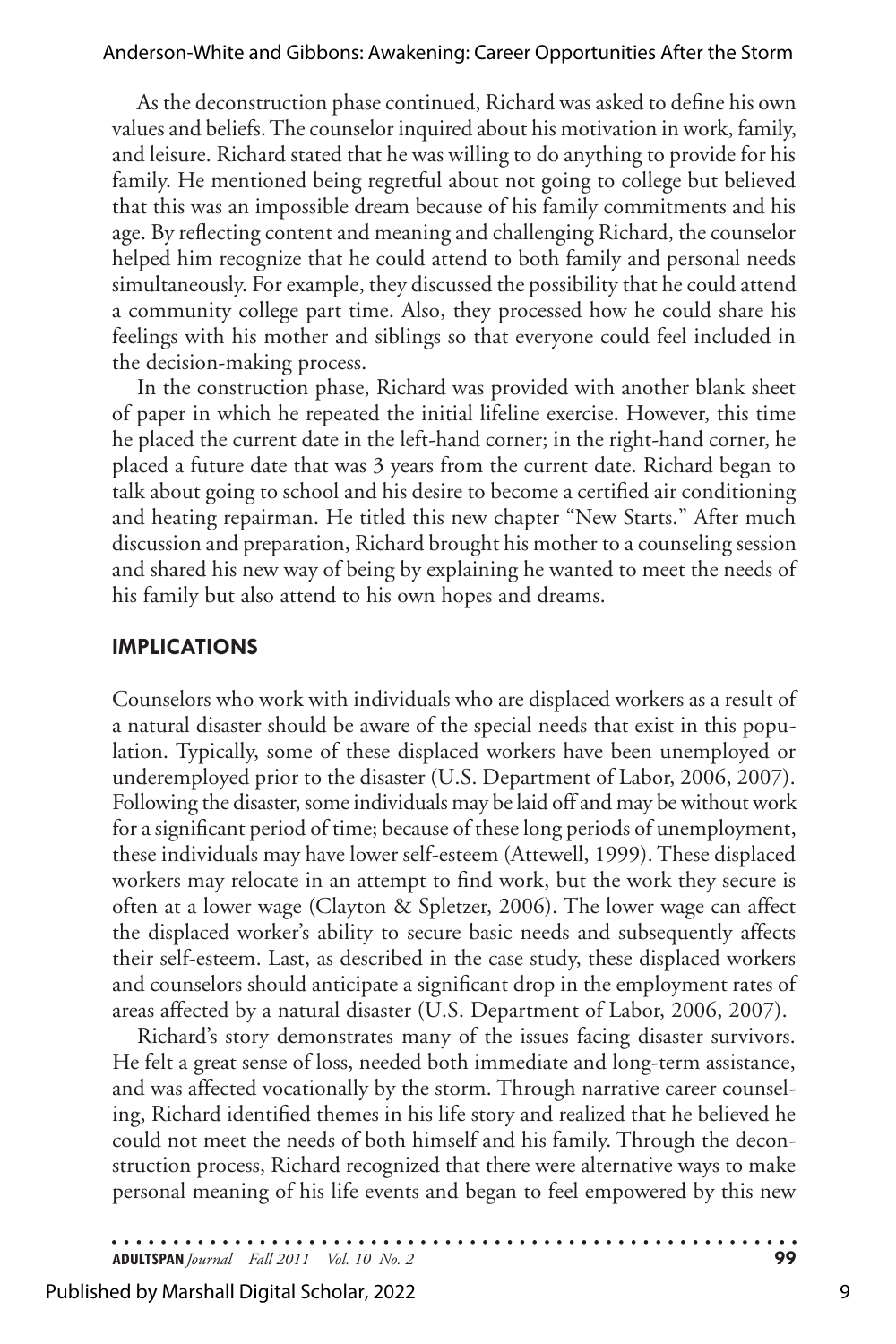way of being. The counselor provided a safe and therapeutic atmosphere for Richard while challenging him to rethink his perspective on his life. Success came when Richard created a new lifeline that included his own dreams as well as his financial responsibility to his family.

Narrative career counseling can be an effective tool in addressing the vocational needs of disaster survivors. Through reflective listening and focusing on allowing clients to identify how they make meaning of their lives (Peavy, 1996), counselors can help survivors find new ways of viewing their circumstances and empower them to take charge of their lives. Additionally, disaster survivors can begin moving beyond simply addressing their basic needs and move toward truly reconstructing a life based on their newly discovered meanings.

#### **References**

American Red Cross. (2010). *Getting assistance*. Retrieved from http://www.redcross.org

- American Red Cross. (2011). *American Red Cross guide to services*. Retrieved from http://www.redcross.org/ www-files/Documents/GovernmentRelations/GuideToServices.pdf
- Annan, K. A. (1999). *An increased vulnerability to natural disasters.* Retrieved from http://www.un.org/News/ ossg/sg/stories/annan\_press.html
- Appleseed Foundation. (2006). *A continuing storm: The on-going struggles of Hurricane Katrina evacuees.* Washington, DC: Author. Retrieved from http://www.appleseednetwork.org/Portals/0/Documents/ Publications/KatrinaContinuingStorm.pdf

Attewell, P. (1999). The impact of family on job displacement and recovery. *Annals of American Academy of Political and Social Science, 562,* 66–82. doi:10.1177/0002716299562001005

- Bell, H., Madden, E., Borah, E. V., Lein, L., & Beausoleil, J. (2010). Case management with Hurricane Katrina survivors: Perspectives of case managers and supervisors. *Journal of Social Service Research, 36,* 216–229.
- Brott, P. E. (2001). The storied approach: A postmodern perspective for career counseling. *The Career Development Quarterly, 49,* 304–313.

Brott, P. E. (2004). Constructivist assessment in career counseling. *Journal of Career Development, 30,* 189–200. doi:10.1023/B:JOCD.0000015539.21158.53

- Bujold, C. (2004). Constructing career through narrative. *Journal of Vocational Behavior, 64,* 470–484. doi:10.1016/j.jvb.2003.12.010
- Campbell, C., & Ungar, M. (2004). Constructing a life that works: Part 2, An approach to practice. *The Career Development Quarterly, 53,* 28–40.

Centre for Research on Epidemiology of Disasters. (2009). *EM-DAT: The International Disaster Database*. Retrieved from http://www.emdat.be/database

Clayton, R. L., & Spletzer, J. R. (2006). Worker mobility before and after Hurricane Katrina. *Monthly Labor Review, 129,* 11–21. Retrieved from http://www.bls.gov/opub/mlr/2006/08/art2full.pdf

Cochran, L. (1997). *Career counseling: A narrative approach.* Thousand Oaks, CA: Sage.

Cohan, C. L., & Cole, S. W. (2002). Life course transitions and natural disaster: Marriage, birth, and divorce following Hurricane Hugo. *Journal of Family Psychology, 16,* 14–25. doi:10.1037/0893-3200.16.1.14

Council for Accreditation of Counseling and Related Educational Programs. (2009). *2009 standards*. Retrieved from http://www.cacrep.org/doc/2009%20 Standards%20with%20cover.pdf

Dass-Brailsford, P. (2010). A historical overview of disasters and the crisis field. In P. Dass-Brailsford (Ed.), *Crisis and disaster counseling: Lessons learned from Hurricane Katrina and other disasters* (pp. 1–16). Thousand Oaks, CA: Sage.

del Moral, R., & Walker, L. R. (2007). *Environmental disasters, natural recovery and human responses.* New York, NY: Cambridge University Press.

Green, B. L. (1991). Evaluating the effects of disasters. *Psychological Assessments: A Journal of Consulting and Clinical Psychology, 3,* 538–546.

Groen, J. A., & Polivka, A. E. (2008). Hurricane Katrina evacuees: Who they are, where they are, and how they are faring. *Monthly Labor Review, 131,* 32–51.

. . . . . . . . . . . . . **100 ADULTSPAN***Journal Fall 2011 Vol. 10 No. 2*